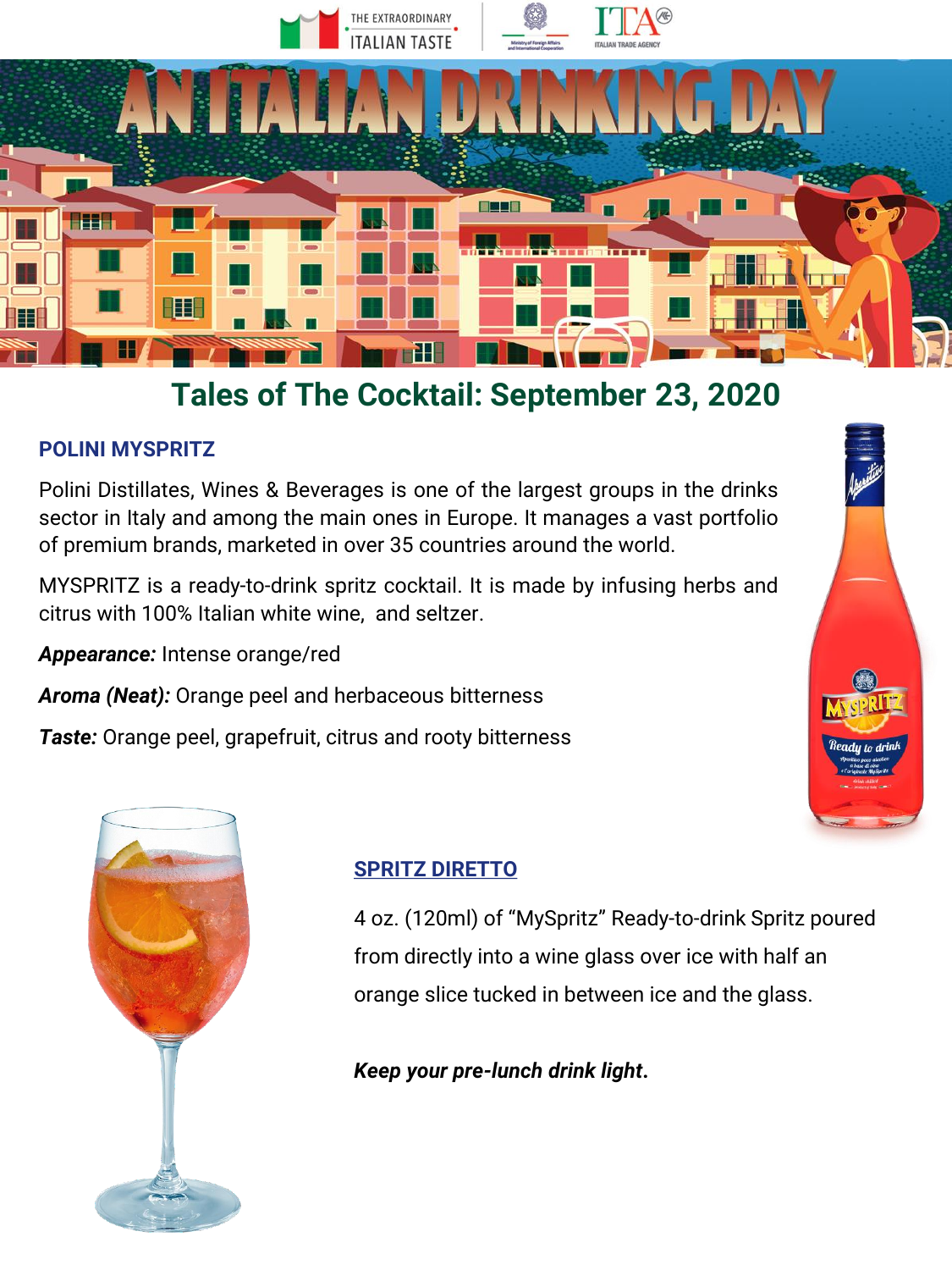

#### **COCCHI VERMOUTH DI TORINO**

Cocchi Vermouth di Torino is an authentic vermouth from Torino with a family recipe that is 100 years old bottled at 16% alcohol by volume.

*Appearance:* Bronze with hints of red

*Aroma:* Fruity and spicy with orange peel, chocolate, cinnamon, smoked bacon and menthol

*Taste:* Big, chewy, raisiny, grapes, cocoa

*Aftertaste:* Bitter-sweet and slight quinine bitterness



#### **NEGRONI**

- 1 oz. (30ml) Gin
- 1 oz. (30ml) Bitter Rosso
- 1 oz. (30ml) Cocchi Vermouth di Torino

**Method:** Build directly over ice in a rocks glass, mix and garnish with an orange peel.

*Keep your pre-dinner drink strong***.**

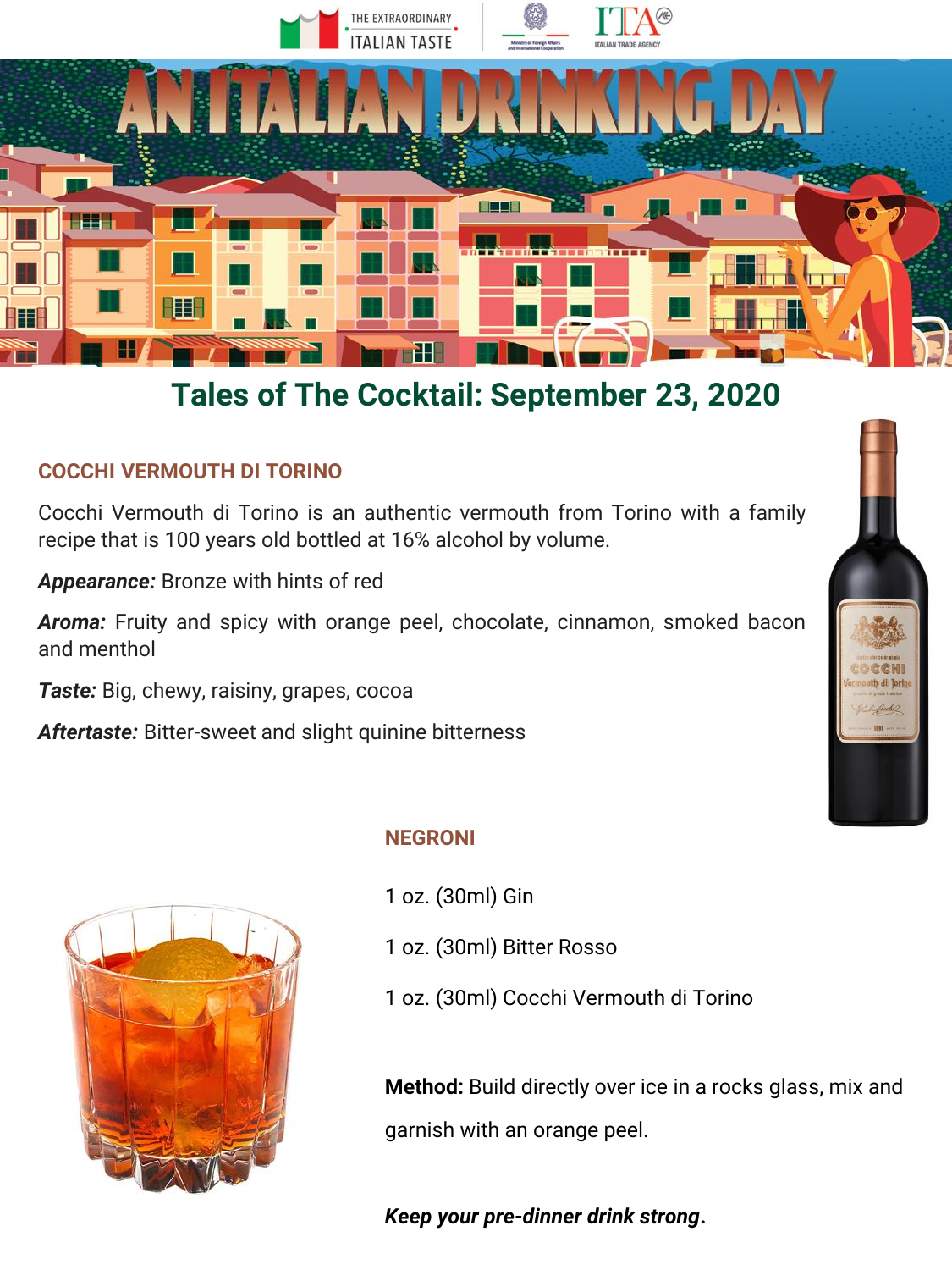

### **LIQUORE STREGA**

Created in Benevento in 1860, Strega is obtained by the distillation of about 70 herbs and spices from all over the world.

*Appearance:* Bright yellow, canary yellow

*Aroma:* Vanilla, licorice, honey, pine, peppermint

*Taste:* Mint, honey, citrus lemon, and juniper

*Aftertaste:* Spearmint, peppermint, piney



#### **STREGATO**

5 oz. (15ml) Liquore Strega

2 Scoops Lemon Sorbet

2 oz. (60ml) Dry Sparkling wine

**Method:** Take the sorbet out of the freezer 30 minutes prior. Place/pour all the ingredients with no ice into a mixing beaker, bowl or carafe; whisk to melt the sorbet and create a frothy consistency. Pour into a chilled flute and garnish with a mint leaf.

*Enjoy a mid-meal drink.*